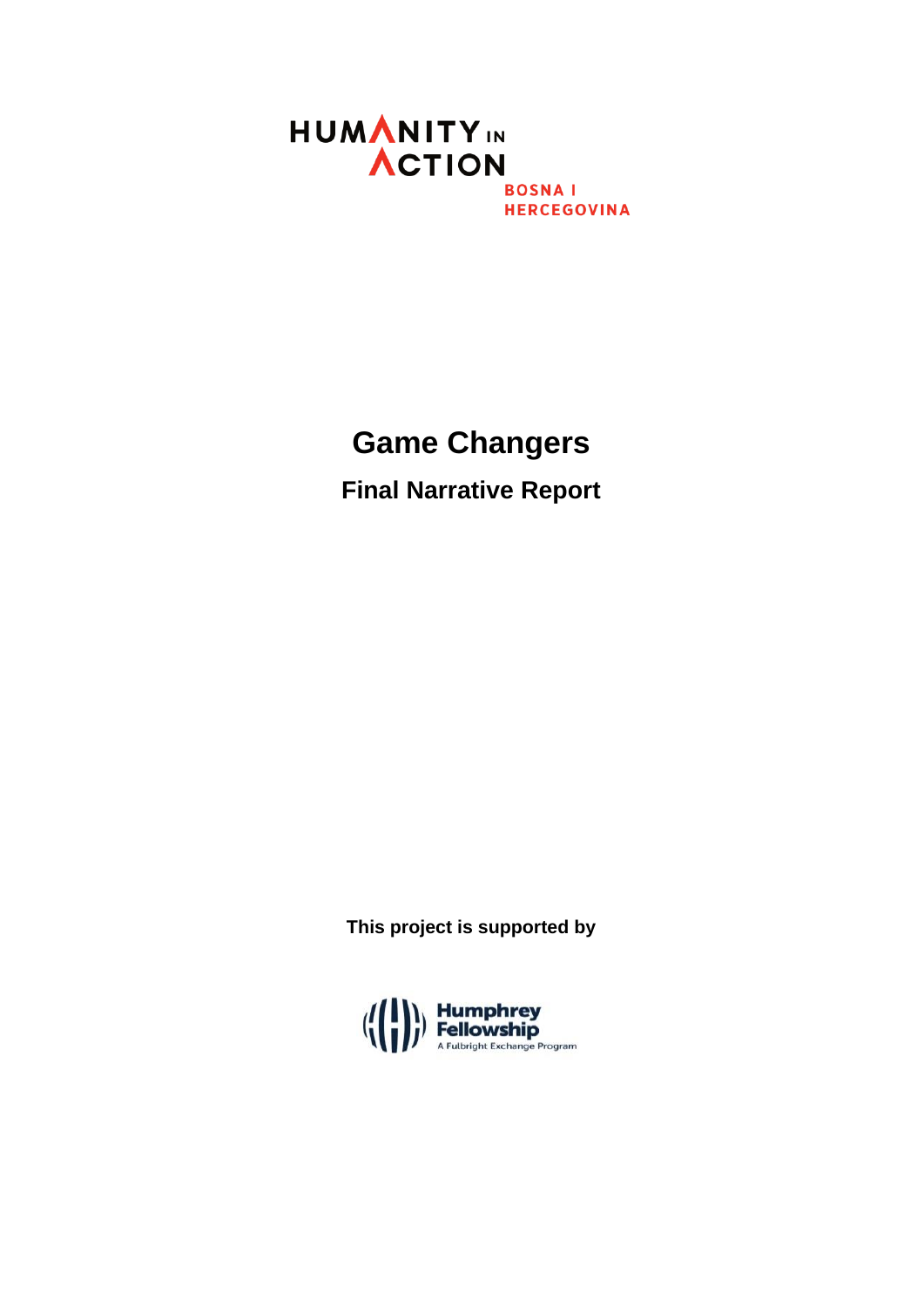The main purpose of the 'Game Changers' project is to use board games to involve and educate young people in Bosnia and Herzegovina (henceforth BiH) about gender equality and the empowerment of women & girls, in the context of civic and democratic engagement within various local communities and in other spheres of public-policy making.

## **>> Project Activities**

On November 09, 2020, Humanity in Action Bosnia and Herzegovina published the Open Call for Applicants. The call was sent directly to all the universities and faculties in BiH and was also extensively promoted through the Humanity in Action social media channels and the HIA BiH Alumni network. Humanity in Action team organized online interviews with all applicants and selected 12 participants coming from all corners of our country: Sarajevo, Bihać, Sanski Most, Zenica, Konjic, Stolac, Banja Luka, Visoko, and Gračanica.

The 12 participants gathered in Sarajevo for the ["Game Changers Laboratory"](https://www.youtube.com/watch?v=L7fmiVMd9eU) held from December 18-20, 2020, to learn and work together on creating 3 board games. During the workshop, our participants had the opportunity to learn about gender (in)equality, occupational segregation and gender wage gaps, domestic violence and public genderbased discrimination, under-representation of women in political, and economic decisionmaking processes. We also talked about the influence of women in politics, and to question gender roles and other social norms. All the mentioned topics were weaved into the board games with the goal to educate the players on these topics.

The participants were guided through the entire creation process by three mentors. While working with them, the participants were inspired and used the gained knowledge in creating the blueprints for three games. From the beginning, all the three designs and ideas were visually interesting and thematically diverse. Also, the groups organized an alpha game testing during the final day of the workshop; the groups mixed in-between each other and together with the HIA team members altogether tested the games. The testing received a stellar response from everyone involved in this phase and participants left the workshop inspired and eager to continue developing their ideas.

The mentors continued working together with the participants in the following months in order to finalize and polish the nuances (logic, design and learning goals) of the three board games. All three teams have begun working with the graphic designer in mid-January 2021, and we anticipated having the pilot-testing ready version of three board games completed by the May 2021.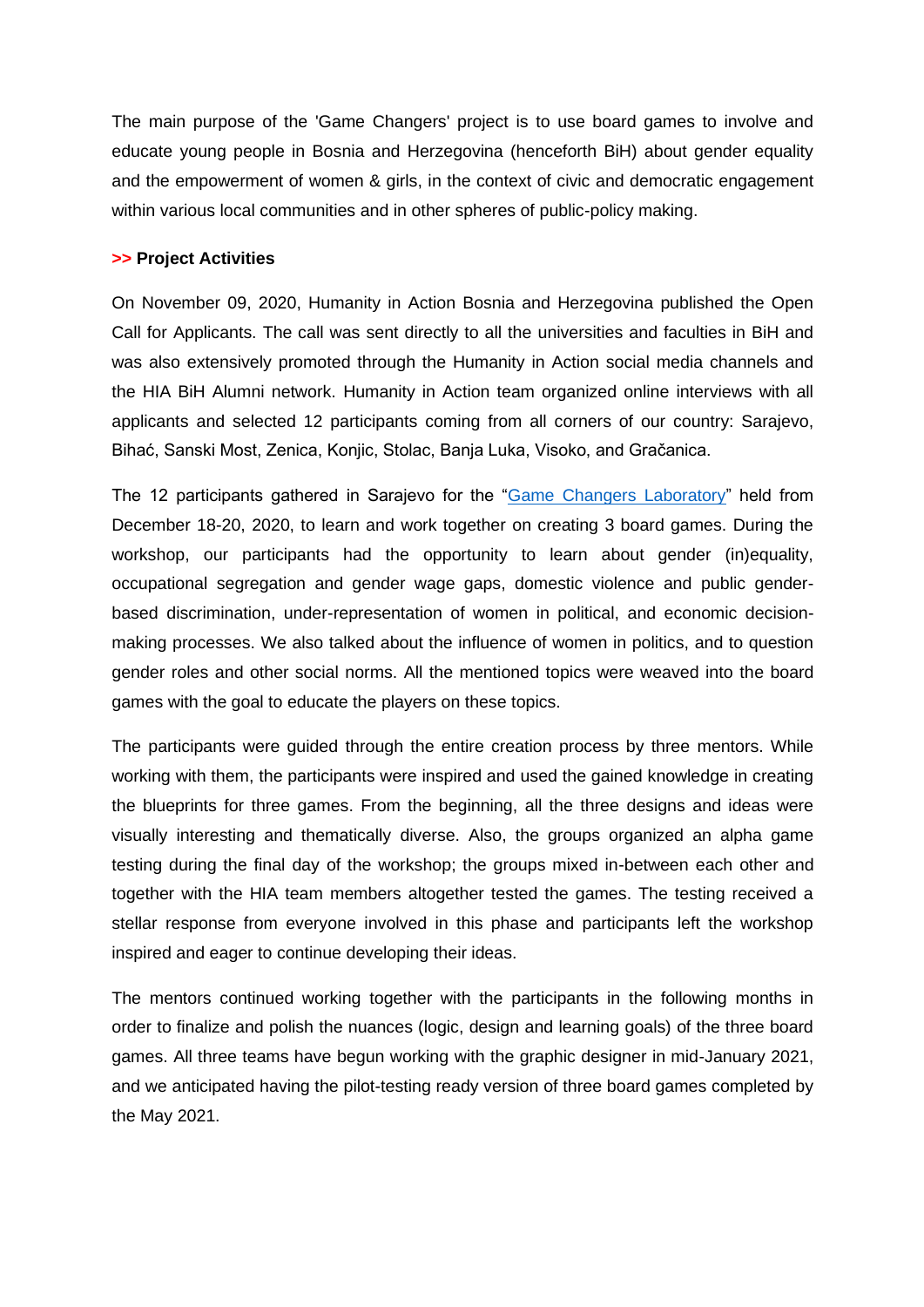As planned, the participants organized many pilot-testing sessions in their respective cities starting from the second half of May 2021 and gathered a sufficient amount of feedback from players needed to continue improving the games' concept and design.

In early June 2021, the designer created the initial designs which the participants and game creators used until mid-July to test the games and see if there are some things that needed to be changed in the design. The games were tested all over BiH, including Sarajevo, Cazin, Bihać. Banja Luka, Zenica, among some of the cities. During the testing, the project participants gathered feedback regarding the gameplay and the design of the games.

Following the testing, the project assistant and the game designer held a Zoom workshop with the participants where they expressed how the testing process unfolded and noted things that could be changed in the game design in order for the games to be fully completed and functional.

Following the creation of the final designs, several project participants managed to promote the project and the created games on local radios and TV stations in BiH. It was an important step as the media promotion of the final products raised awareness on the importance of using innovative educational tools, especially on the topics related to gender equality and empowerment of women and girls.

In late August the promotional [videos](https://www.youtube.com/watch?v=8Vw3QZbuP_Y) of the project were produced, which is another tool HiA BiH used to promote the project and its final results. The video is consisted of three parts where participants from each team shared their experience from the project, the game creating process and the testing stage of the project.

## **>> [EDVACAY and Game Changers Board Game Play Session](https://www.humanityinaction.org/event/edvacay-and-game-changers-fellows-meet-for-a-board-game-play-session/)**

The final part of the project was a game-playing session held at the Marriott Residence Inn Hotel in Sarajevo on September 18, 2021 which gathered most of the Game Changers participants and a group of HIA BiH Fellows who are the participants of another HIA project. The event featured a game testing session with the finalized version of all three games. Everyone involved had a lot of fun and reported that the games pushed them in the direction to see the issues differently and from a different perspective. After the play-time, participants received their certificates of completion and the project was officially wrapped up. Afterwards, the final game designs were uploaded on the HiA BiH official website and can be downloaded for free by anyone.